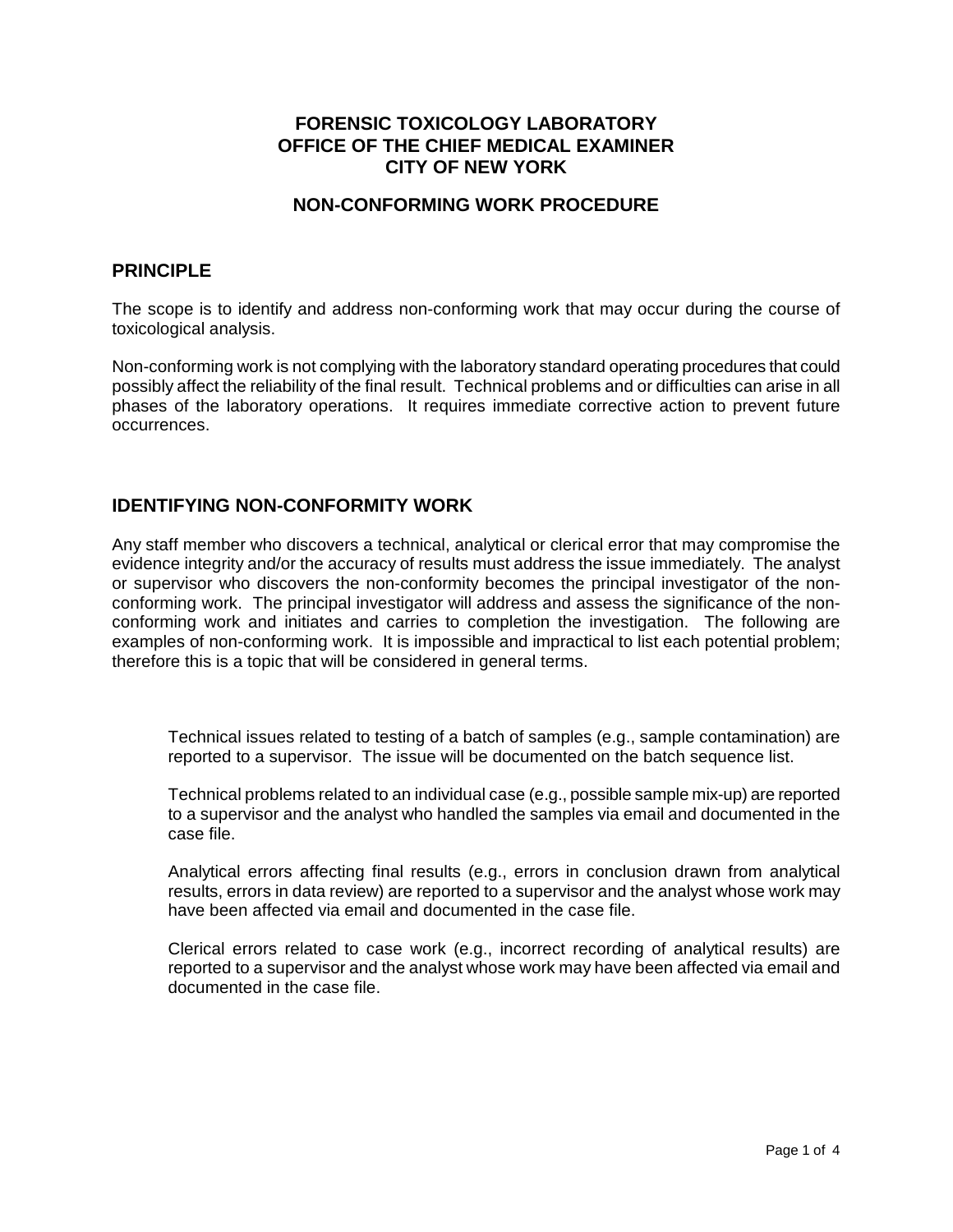# **RECORDING AND INVESTIGATING THE NON–CONFORMITY**

Non-conforming work must be thoroughly investigated. A root cause of the problem must be performed by the principal investigator.

The principal investigator must investigate the issue and completes a non-conformity reporting form. The investigation will entail a thorough review of the issue. Suitable corrective action should be included in finding the root cause and rectifying the problem. The non-conformity reporting form is reviewed by the section supervisor and the QA Manager.

Some non-conforming work (e.g., sample mix-up and sample contamination) can be easily corrected by reanalysis of the sample in question. The error and the next step must be documented on the batch sequence list. Once the next step has been completed, it will be compared to the first set of data and a conclusion drawn. This will be included in the case file and the non-conformity reporting form.

When a non-conforming work has been discovered, the investigation shall proceed in one or two ways. The principal investigator will determine in which manner the investigation will proceed. The two routes are as follows:

Determine whether or not a significant event has occurred as indicated on Chapter 2 of title 17 of the administrative code of the city of New York, section 17-207. Significant events may include:

Intentional fabrication of work product, evidence examination, analysis or test results.

Significant error or errors by an employee, or deficiency in a system or procedure that may have affected the accuracy of reported results of evidence examination or the accuracy of the reported results of analysis in one or more cases.

Failure of an employee to follow protocol that may have affected the accuracy of reported results of evidence examination or the accuracy of the reported results of analysis in one or more cases.

Statements made in the course of testimony by which an employee significantly misrepresents or misstates her or his education, experience, training or qualifications, or the reported results of any evidence examination or analysis.

If the principal investigator determines that a significant event has occurred, then the investigation of the non-conforming work must proceed as follows:

> The principal investigator of the non-conforming work must immediately inform the section supervisor, Quality Assurance Manager, Director, Assistant Director and Chief of Labs that a non-conformity that rises to a significant event level has occurred. The Quality Assurance Manager will assess the non-conformity to determine if indeed a significant event has occurred.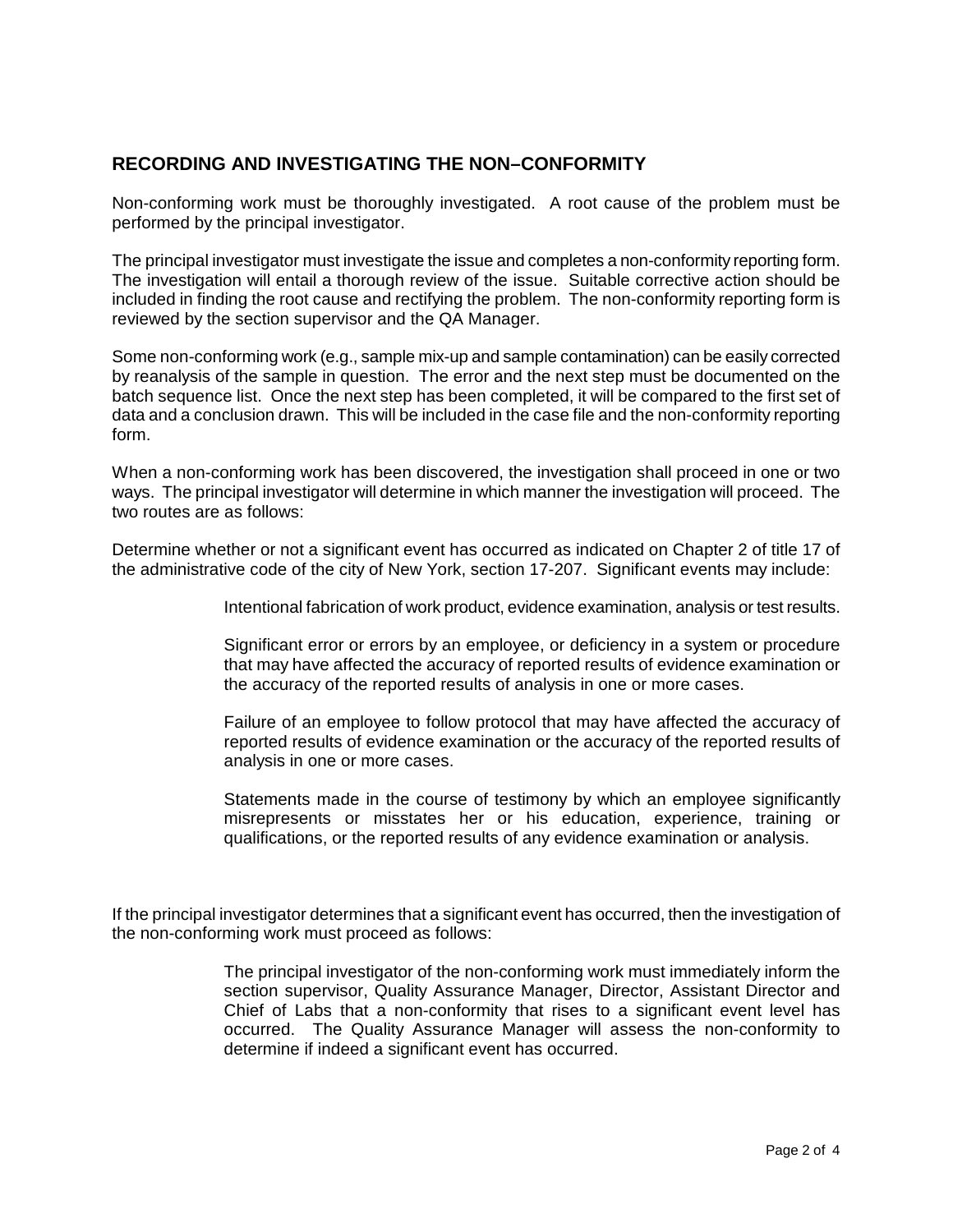If a significant event is found to have occurred, the Quality Assurance Manager must immediately inform the Office of Chief Medical Examiner Root Cause Analysis Officer of the significant event and the principal investigator shall begin to document the issue on the non-conformity reporting form. The Root Cause Analysis Officer shall follow the procedures mandated by New York City legislation and convene a Root Cause Analysis Committee to investigate the significant event.

The Root Cause Analysis Officer shall ensure that the Root Cause Analysis Committee of the Office of Chief Medical Examiner releases a copy of the final report to the following entities:

Forensic Toxicology Laboratory customers

NYC Mayor's Office

NYC Council

NYS Commission on Forensic Science

American Board of Forensic Toxicology (ABFT)

Prosecutor office (as needed)

If the Quality Assurance Manager determines that a significant event has not occurred, the principal investigator will document the non-conformity in the case file and a copy of the non-conformity reporting form will be retained by the QA/QC group.

If the principal investigator determines that a significant event has not occurred, then the investigation of the non-conforming work will proceed as follows:

> A non-conformity reporting form shall be completed. The principal investigator must determine the causes and contributing factors and document the results of the investigation on the non-conformity reporting form. Factors to be investigated include, but are not limited, to the following:

The nature of the detected non-conformity.

How the non-conformity was detected.

The cause of the non-conformity. This may require an in-depth root cause analysis of the issue.

How was it resolved and immediate corrective action(s).

Preventive measures for future reoccurring.

Who was notified of the non-conforming work.

Once the non-conforming work investigation has been completed and the non-conformity reporting form has been filled out, the form must be submitted to the Quality Assurance Manager for review.